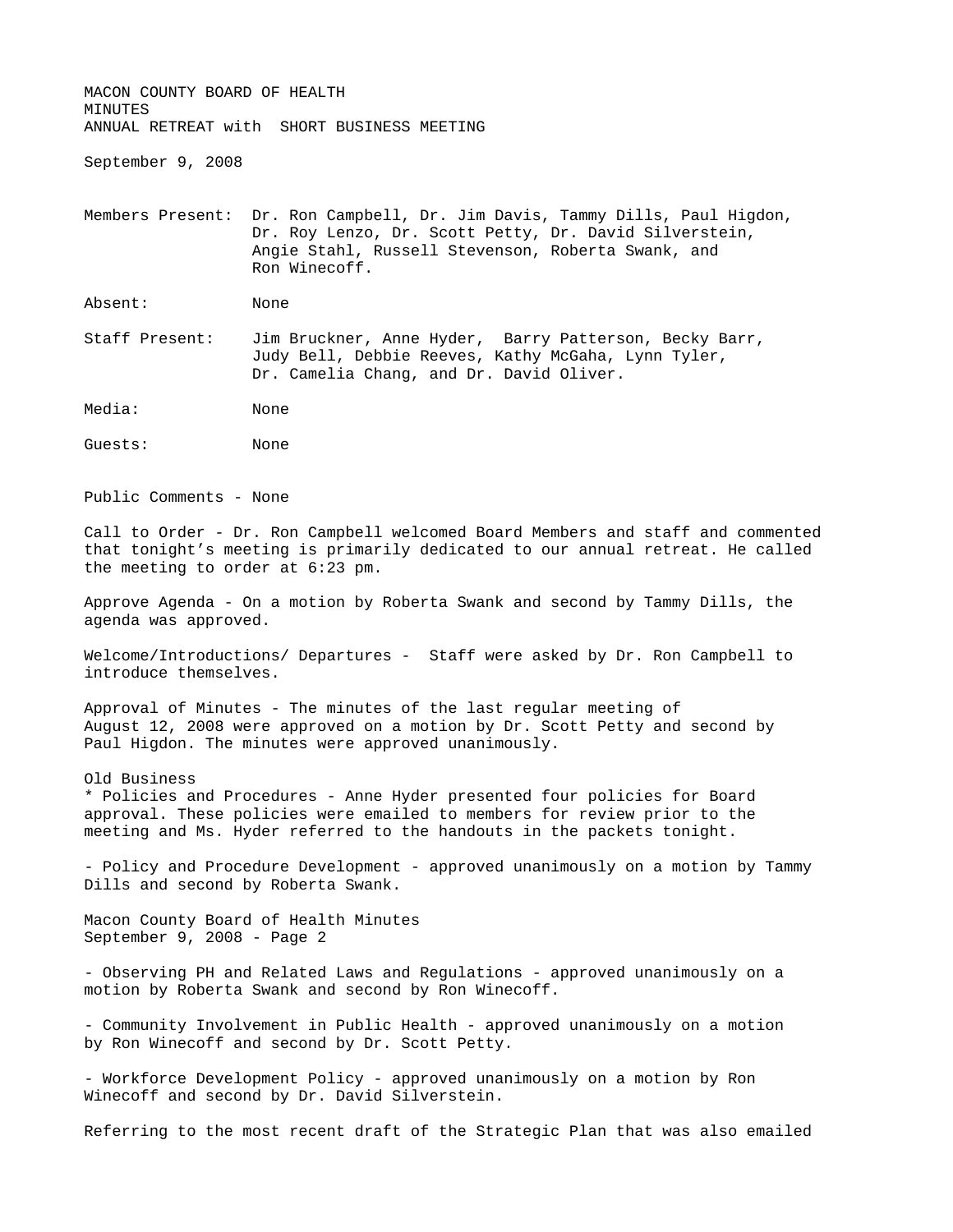out to Board members in advance of tonight's meeting and provided in the packets tonight , Ms. Hyder asked that members reflect to the data as presented in this year's Community Health Assessment and apply that data to the strategic plan. After discussion, the group agreed to look over this draft and documents such as the Community Health Assessment, Essential Services, SOTCH, etc that may impact this plan and approve the final plan at the October meeting.

\* Accreditation Update - Ms. Hyder reviewed the timelines for the Accreditation Process and noted that along with Dr. Campbell, one other Board member is needed for the interview by the site review team. Roberta Swank indicated she could be available.

\* Bad Debt - Mr. Bruckner presented data regarding the debt write off. He noted that this topic had been brought to the Board and approved in February 2008 but somehow had not been reflected in the Board minutes. He asked for approval again - \$15,825.66 as a debt write off for the report period ending 12/31/06. On a motion by Ron Winecoff and second by Tammy Dills, approval was given by the Board.

New Business

\* None

Board Training and Information (meeting held as this year's retreat)

A packet of the Powerpoint that was presented by staff was provided to each member. Program reviews tonight included were:

> Health Education **Becky Barr** Healthy Carolinians The Kathy McGaha Dental Health Dr. David Oliver Laboratory Debbie Reeves Nursing **Linda Tyler**

Dental Health Dr. Camelia Chang

Macon County Board of Health Minutes September 9, 2008 - Page 3

Due to time, Ms Tyler was unable to present three of her programs.

Also, due to time, Ms. Hyder will present Preparedness/ School Nursing and WIC reviews at the next Board meeting along with Ms. Tyler's programs.

Announcements - Dr. Campbell noted there will need to be a closed session at the next regular meeting.

Next Regular Meeting - October 14, 2008 at 6:15 pm (dinner to be served at 6pm).

There being no further business, a motion to adjourn was made by Paul Higdon and seconded by Angie Stahl. Meeting adjourned at 8:40 pm.

Respectfully submitted,

Anne Hyder RN, Assistant Health Director for Jim Bruckner, MS, Health Director